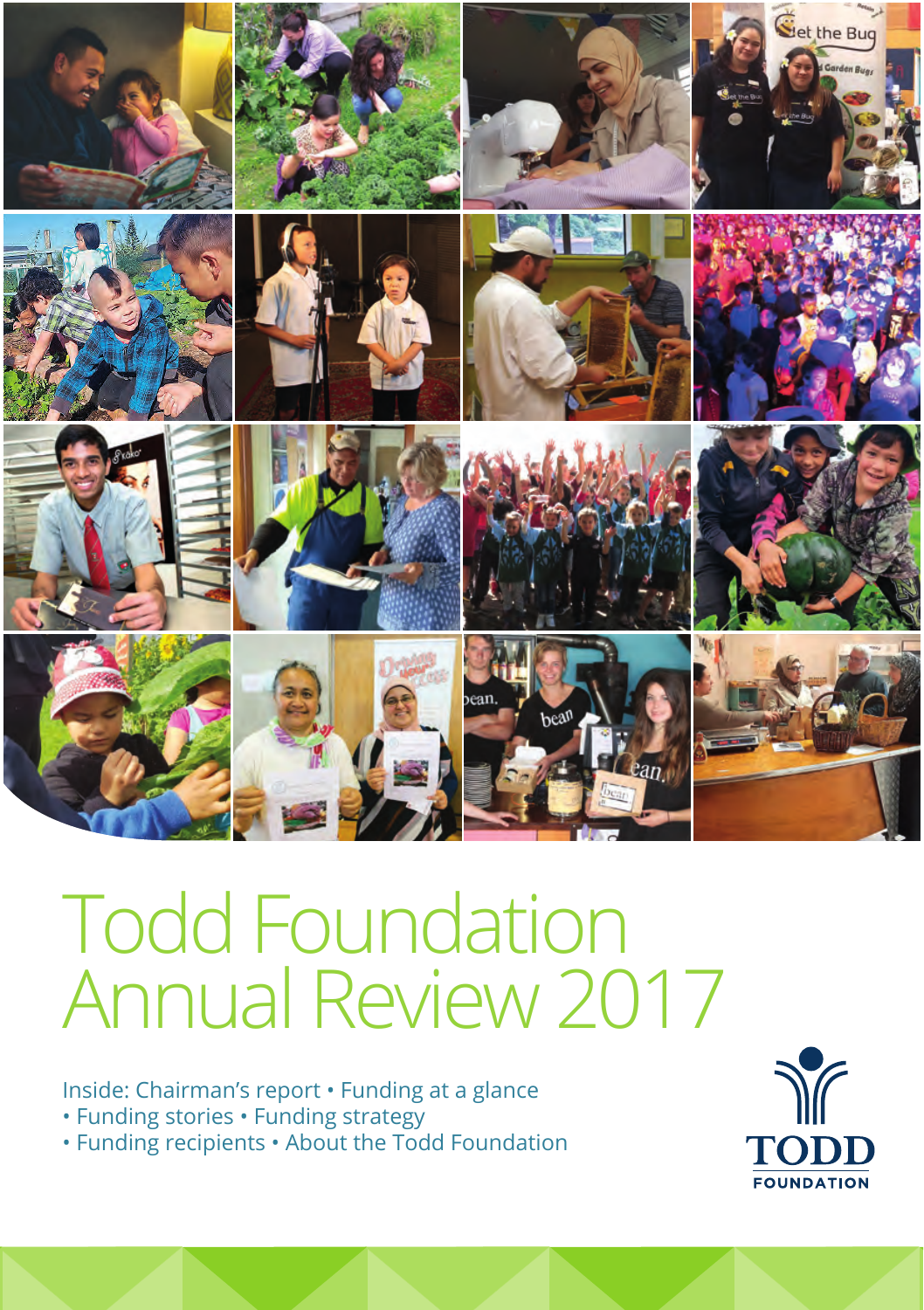### Chairman's report 2017



2017 saw significant changes for the Foundation. We completed a major exercise to modernise our 1972 trust deed, resulting in a simplified structure with one governing Board. We also developed a new strategy and funding approach that will fundamentally change the way we operate.

Over the past decade, the number of applications we received increased tenfold — but the chances of success dropped from over 50% to just 11% in 2017. Being mindful of the many hours

organisations spend on unsuccessful applications, we decided it was time to do things differently. We wanted to develop funding processes to support sustainable, long-term social change, reduce compliance costs, and promote collaboration rather than competition.

The result is a new approach which is collaborative, community-led and pro-active. We will no longer run contestable grant rounds. Instead we'll work closely with communities to understand their issues and aspirations, and the most effective strategies to create change. Our aim is to support co-ordinated action in specific focus areas, and work closely with other funders and capability organisations to leverage the impact of our funding.

In 2018, we'll continue to focus on youth employment. We'll also begin exploring a new focus area: equitable opportunities for children and families. Our new strategy is summarised in the centre of this report; you can find more detailed information on our website.

Thank you to our forward-thinking Board who have enthusiastically led the Foundation through this change. Particular thanks to our two retiring trustees for their significant contributions: David Wale who provided invaluable guidance and governance for the Foundation's investments for 18 years; and David Murphy, whose sound advice and good humour were a feature of his eight-year term as our NZ Law Society representative. We look forward to working with Pamela Davison, who will be taking up this trustee position in 2018.

I also acknowledge our hard-working and talented staff, the Todd Family and our payroll givers for your generous donations, and the Todd businesses for your financial and in-kind contributions. Finally, a huge thanks to our community funding partners, who work every day to create "*An inclusive Aotearoa New Zealand where all families, children and young people can thrive and contribute — Whakawhaiti Aotearoa, hei oranga wairua, oranga tāngata*."

*Malcolm Whyte, Chairman, Todd Foundation Board*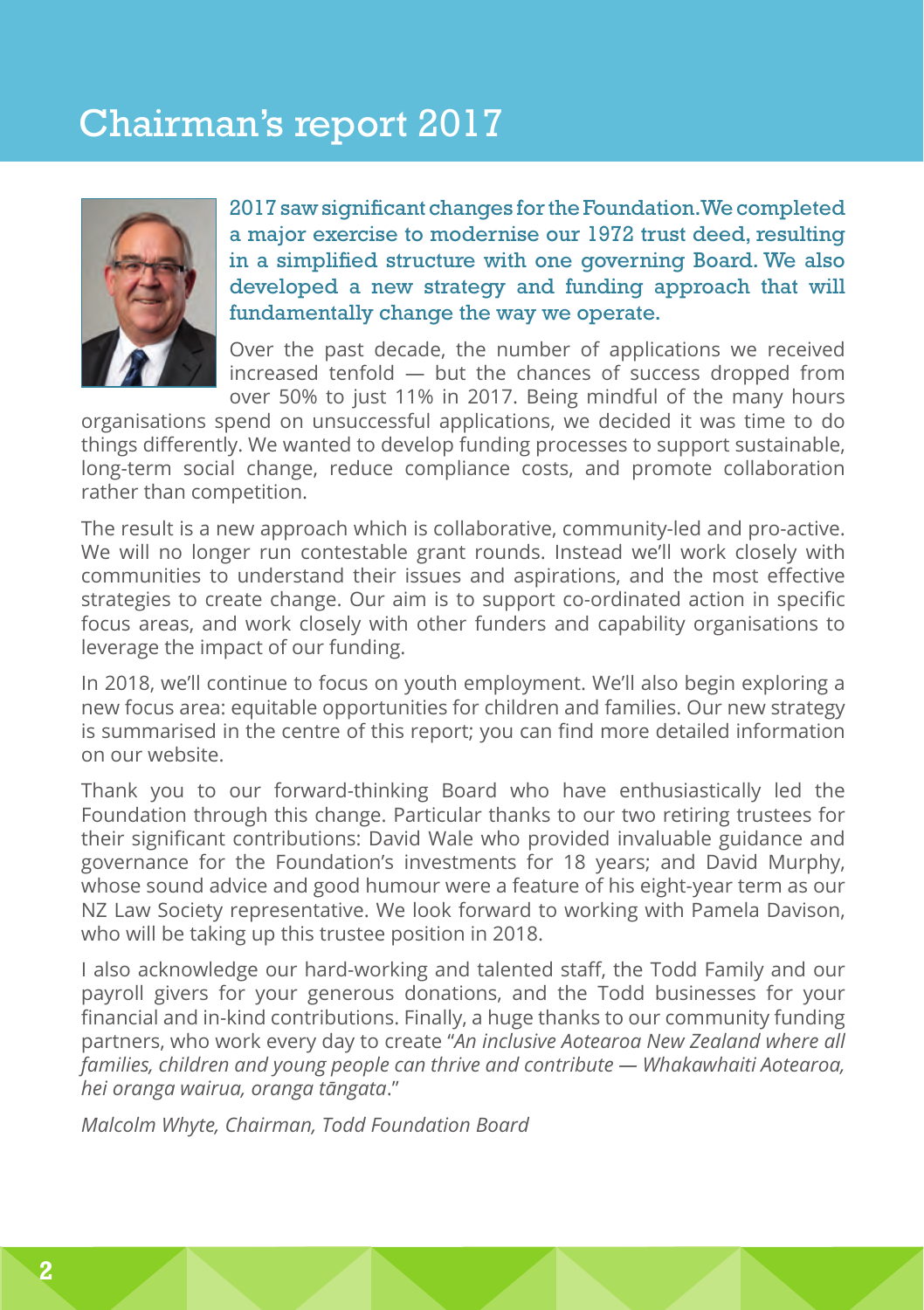### 2017 funding at a glance

#### **The money**

**Total 2017 grants \$5,040,395**

### **Total funding since \$531,445 inception (in 2017 dollars) \$77m**

**2017 operating costs**

### **Where we funded**

|  | community     | towns and      |  | research     |
|--|---------------|----------------|--|--------------|
|  | organisations | cities across  |  | awards and   |
|  | supported in  | NZ, as well as |  | scholarships |

#### **How we funded**

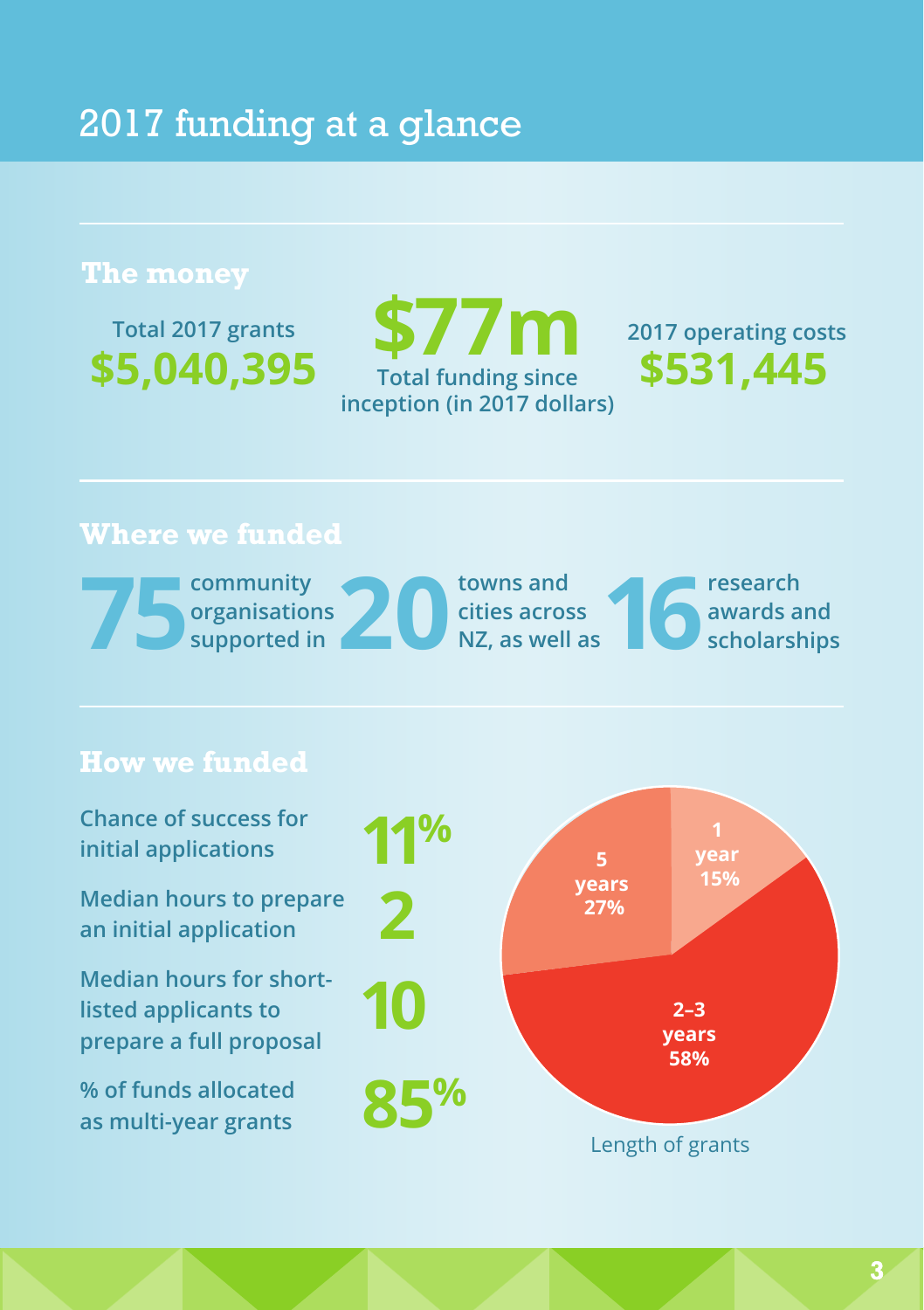### Puketāpapa Community Driving School Getting Mount Roskill locals on the road

#### In 2014, five organisations working in the Auckland suburb of Mount Roskill became aware that many locals — particularly young people, refugees and new migrants — needed a cheaper, easier way to get their driver licence.

Having a licence is important for finding work, and it also builds confidence and independence. But local people were missing out because they couldn't afford driving lessons and they had no car to practice in — and no-one to supervise them while they practiced. Some faced cultural and language barriers that made learning to drive more difficult.

Rather than coming up with five different programmes the organisations joined forces to set up the Puketāpapa Community Driving School, which provides low-cost driving lessons and practice driving sessions with trained volunteers in the school's dual-control car.

The project was coordinated by the PETER Collective, a group of organisations and individuals that work together to improve education and employment outcomes in Mount Roskill, and led by the Migrant Action Trust.

"Our mission is to get people to collaborate within a shared challenge," says PETER Collective director Manawa Udy. "Otherwise what happens is you get all these different people trying to find funding for the same group of people in the same area."

The driving school has been set up as a social enterprise. That means all its profits will go towards providing subsidised driving instruction for those who can't afford it.

Migrant Action Trust manager Honey Rasalan says the goal is to become selfsustaining as soon as possible. "We hope the community will see the value of coming to our driving school so they can help someone who can't afford to get their licence."

Todd Foundation is supporting the Puketāpapa Driving Initiative (Migrant Action Trust) with two years of funding. This funding was allocated from our General Fund, which is now closed.



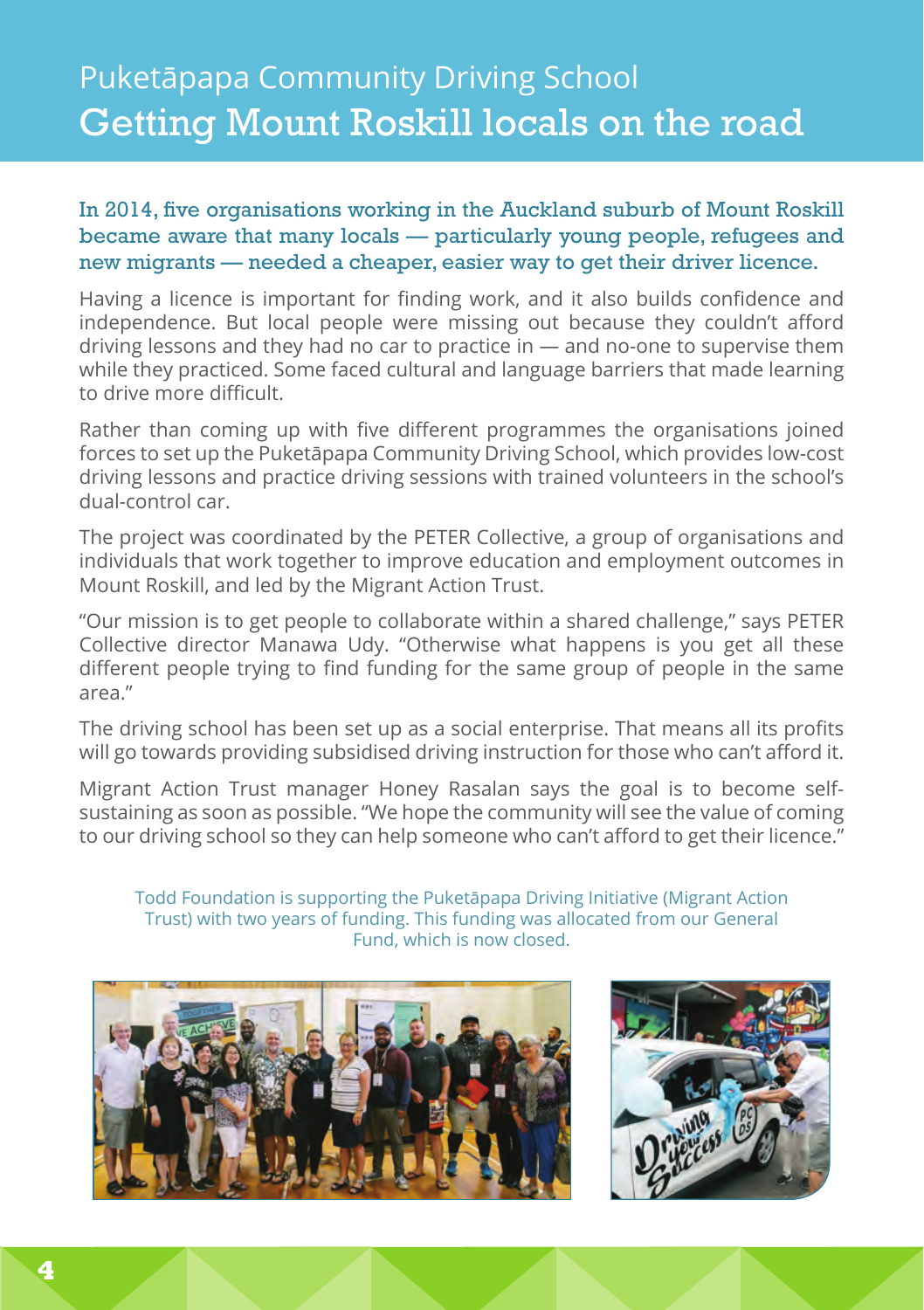### Whanganui Learning Centre Helping whanau meet their learning needs

#### When Nick left school at 16 with no qualifications he never imagined that just a few years later he'd have a Level 2 Certificate in Foundation Skills, be in fulltime work and be planning to start a trade training course.

Thanks to the encouragement and support of the Whanganui Learning Centre, Nick — who admits he made a lot of bad decisions in the past — has turned his life around and he now realises that he has lots of skills he can use.

"I've gained confidence and I've really started enjoying learning."

Nick and his sisters — one of whom has completed a Level 4 qualification in mechanical engineering — are among the many whānau groups the Whanganui Learning Centre works with each year, helping them to identify and meet their learning goals.

"We're driven by the needs of the whānau, and we build on their strengths, not their weaknesses," says Centre manager Gail Harrison. "We work with the whole of an individual to help them meet their psychosocial and educational needs."

In 2017 the Centre appointed an intensive case worker so it could expand the long-term work it does with whānau groups such as Nick's family. It also started a new initiative, Connecting Education and Communities, to help families in several local communities achieve their educational aspirations. Centre staff will support whānau to design their own programmes to increase their skills and confidence, and to advocate for themselves to get the support they need from schools and other education providers.

"We're not the experts, we're the facilitators," says Gail. "It's a partnership model of sharing expertise and knowledge and potential."

Todd Foundation is supporting the Whanganui Learning Centre with two years of funding from our General Fund (now closed). We also co-fund the Centre's Connecting Education and Communities initiative, alongside J R McKenzie Trust.



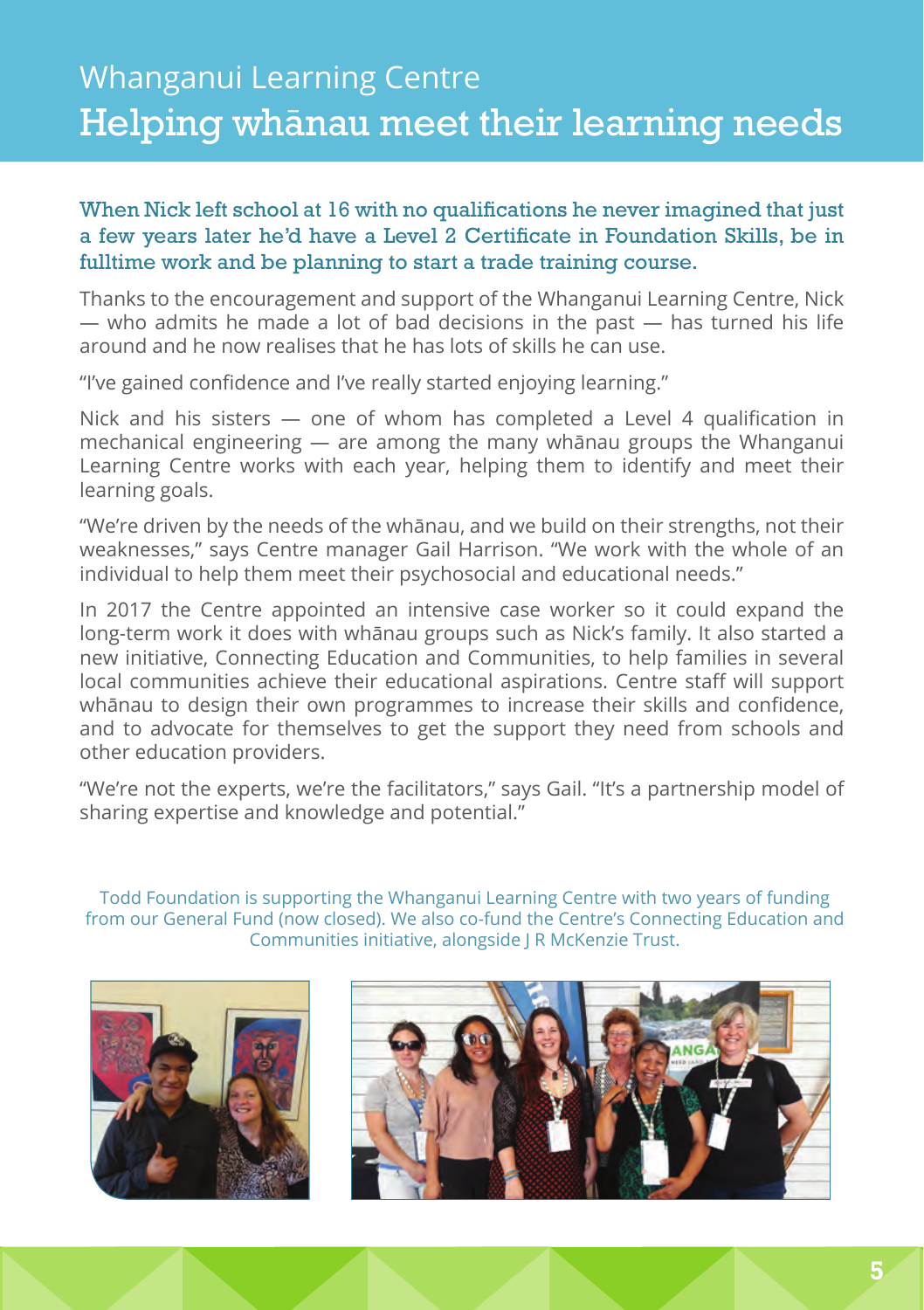



**To resource sustainable, long term social change, we provide funding that supports:**

Collective and system-focused solutions

Genuine, inclusive community ownership and leadership

Evidence-informed models AND innovation

Measuring what matters, understanding what works



**These principles are a touch-stone, underlying everything we do:** 

Reducing exclusion and disadvantage Building inclusiveness Strengthening communities

Mana Māori

Respectful relationships

Listening and learning

## **Todd Foundation**

### OUR PI

We resource communities to social change for children, you

### $OUR$

We fund co-ordinated, **community-led action for change**

We prac incentivise **co** 

### OUR V

An inclusive Aotearoa New children and young people *Whakawhāiti Aote wairua, ora*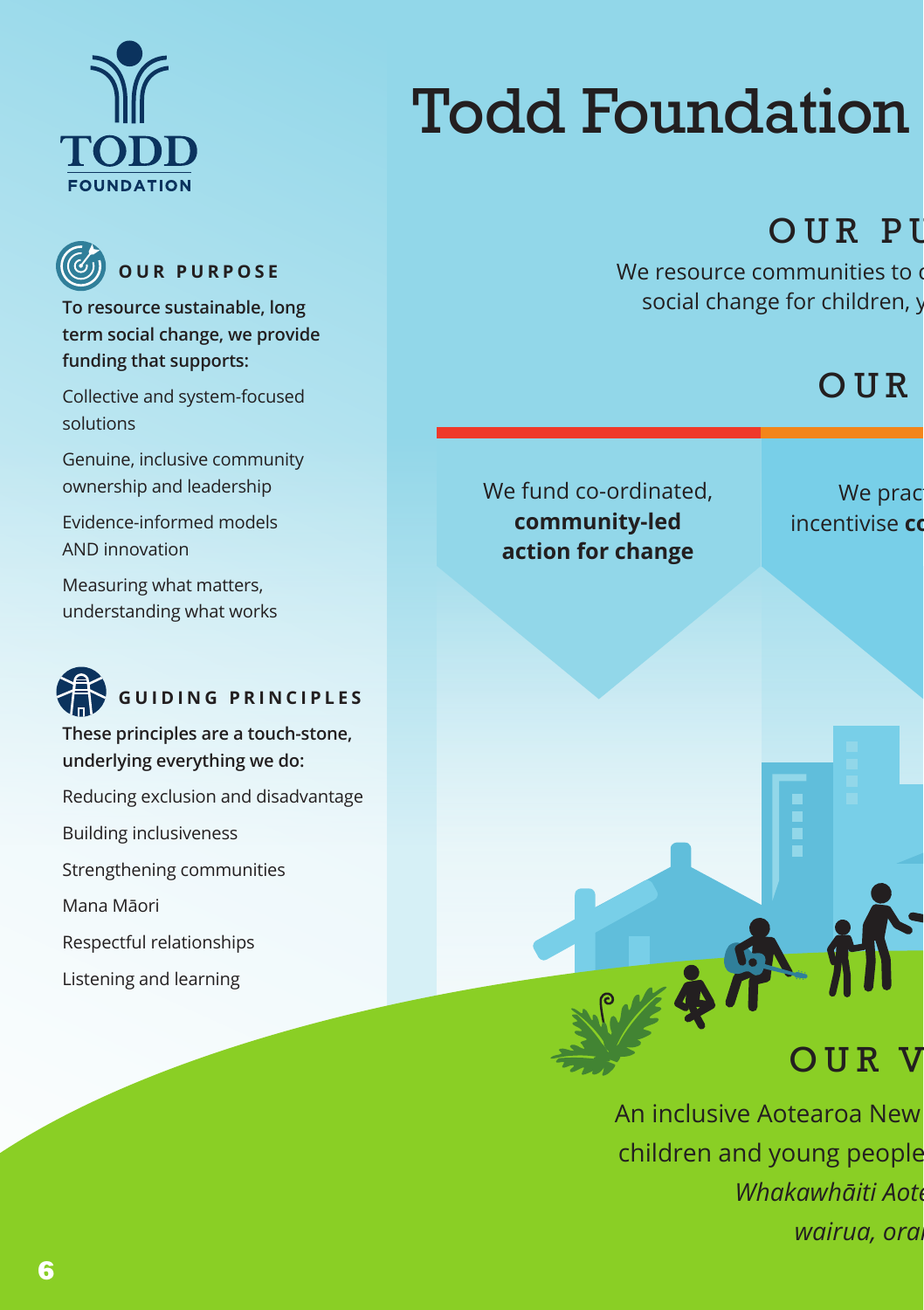# **Funding Strategy 20 OUR WAY**

## **JRPOSE**

reate sustainable, long-term oung people and families.

### **WAY**

tise and **indumination** 

We support **community sector capability**

### ISION

Zealand where all families, can thrive and contribute. *Whakawhāiti Aotearoa, hei oranga wairua, oranga tāngata*

We pro-actively seek out communities, groups and collectives to partner with in our three main funding streams.



We fund co-ordinated, community-led action for change in selected focus areas, following a five step process: Focus, Explore, Engage, Partner, Review.

**Our current focus areas are:**

Youth employment (Partnership phase)

Equitable opportunities for children and families (Exploration phase)



#### **Collaboration**

We practise and incentivise collaboration through pro-active, strategic alliances with other funders.



### **Capability**

We fund key organisations providing important capability support to the community sector.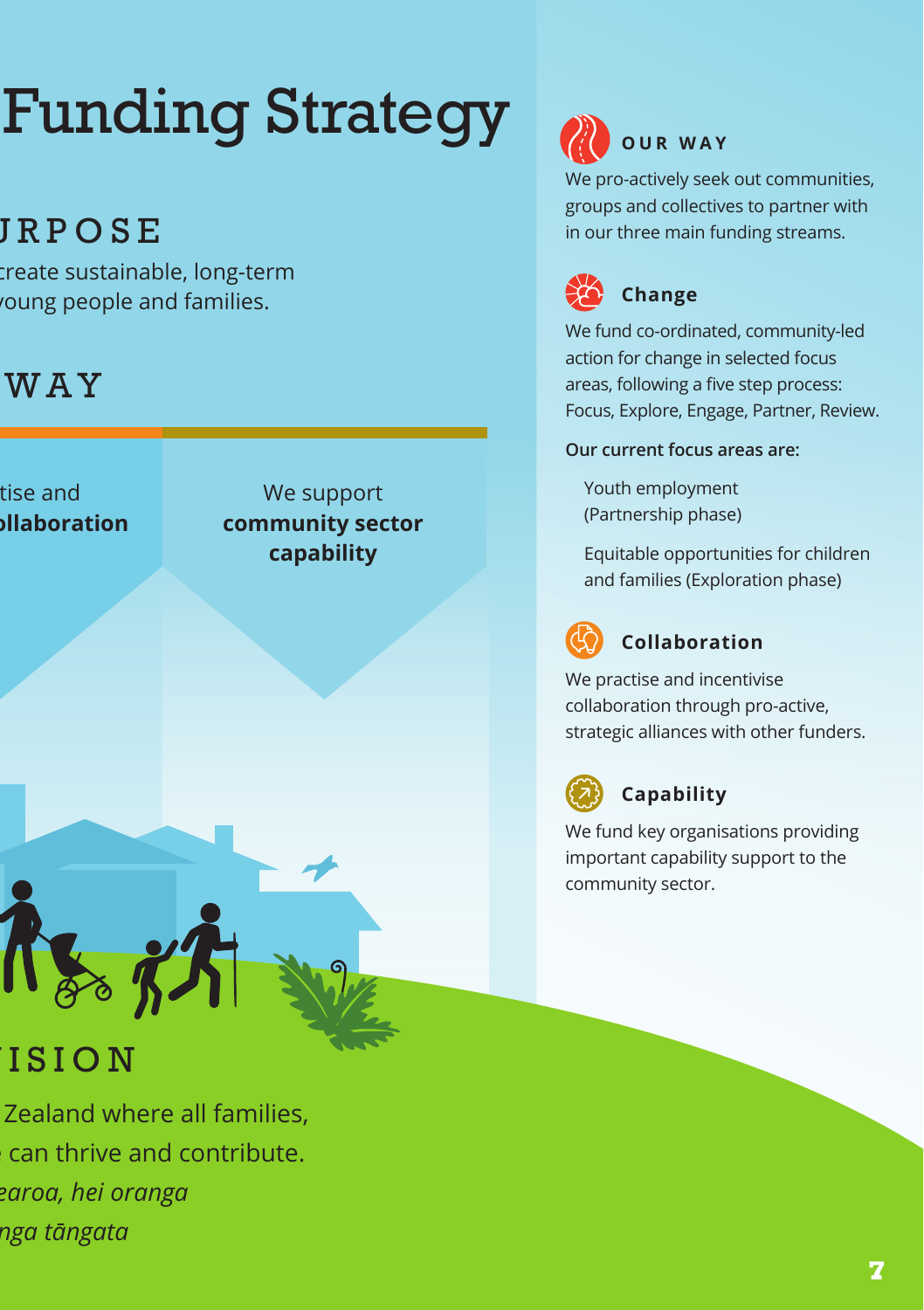### **JustSpeak** Giving young people a voice to change the criminal justice system

#### When social justice advocate Kim Workman set up the youth justice organisation JustSpeak in 2011 he thought it would be a sub-committee of its parent organisation, Rethinking Crime and Punishment.

Instead, JustSpeak has become an independent and important voice in the national conversation about the justice system.

"We ended up with a movement," says Kim, who is a former Todd Foundation funding partner.

JustSpeak aims to encourage discussion by young people about the justice system. It publishes reports and makes submissions, focusing on the high Māori imprisonment rate and the growing prison population.

"Listening to young people who don't normally get a chance to be heard provides an opportunity to think about all the assumptions we've made and how we've always done things and whether they actually work," says JustSpeak director Tania Sawicki Mead.

In 2017 JustSpeak published a report on the bail system that sparked discussion among politicians and policymakers. It also joined forces with Mahi Tahi Trust to organise Whiti Te Rā, a two-day hui on transforming criminal justice. The hui was spurred by a Waitangi Tribunal finding that the Department of Corrections has failed Māori by not doing enough to reduce the high rates of Māori reoffending.

"The Waitangi Tribunal had done all this hard work to release the report but there was no obvious avenue to take the findings and talk about how to end what was happening," says Tania.

About 120 people attended the hui, including politicians, judges, lawyers and staff from the Department of Corrections, as well as people who had spent time in prison.

They developed a call to action focusing on three areas — prevention; rehabilitation and reintegration; and policy and systemic change — and set up a working group to help advance these goals. Planning is now underway for a second Whiti Te Rā in 2018.

> Todd Foundation has supported JustSpeak with 5 years of funding from our Partnership Fund (now closed).





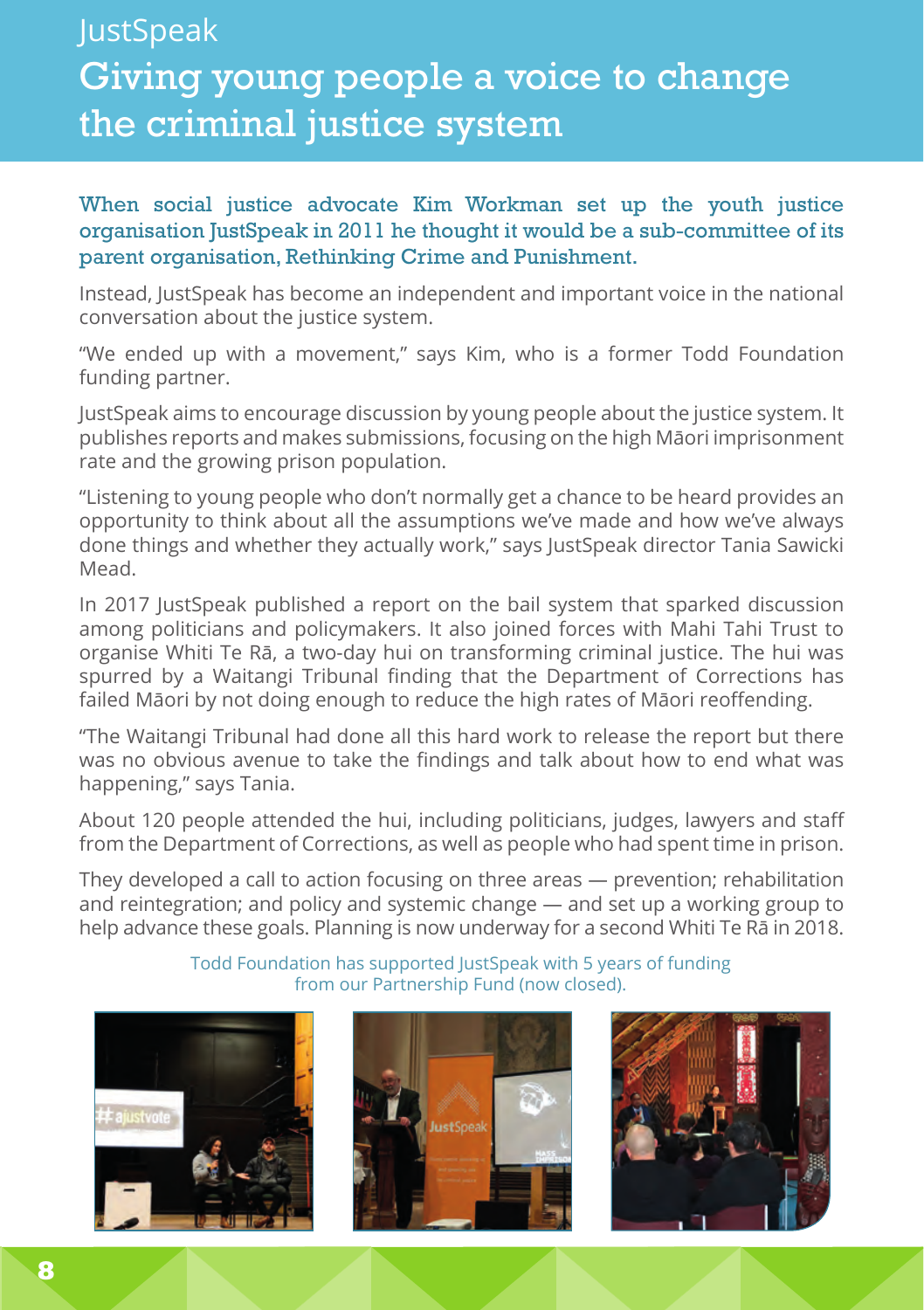### 2017 funding recipients

#### **GENERAL FUND**

| Akina Foundation (Social<br>Enterprise World Forum)               | \$20,000  |
|-------------------------------------------------------------------|-----------|
| <b>Community Research</b>                                         | \$15,000  |
| J R McKenzie Trust (International<br>Funders of Indigenous People |           |
| Conference)                                                       | \$3,000   |
| Working Together More Fund*                                       | \$100,000 |
| Young Enterprise Trust<br>(Sir John Todd Memorial Grant) \$36,000 |           |

#### *Support for families and communities to provide safe and nurturing environments for children*

| <b>Catholic Social Services</b>                                                       | \$75,000 |
|---------------------------------------------------------------------------------------|----------|
| Common Unity Project<br>Aotearoa*                                                     | \$75,000 |
| <b>Community Energy Action</b><br>Charitable Trust                                    | \$30,600 |
| <b>Family Safety Services*</b>                                                        | \$10,648 |
| <b>Father and Child Trust</b>                                                         | \$60,000 |
| Glen Innes Family Centre*                                                             | \$74,000 |
| Good Seed Trust*                                                                      | \$91,200 |
| National Collective of Rape Crisis/<br>Nga Whiitiki Whānau Ahuru<br>Mowai O Aotearoa* | \$40,000 |
| Presbyterian Support<br>Central*                                                      | \$40,000 |
| Restorative Practices Aotearoa<br>Incorporated*                                       | \$80,000 |
| Rongopai House Charitable<br>Trust*                                                   | \$50,000 |
| St John of God Hauora Trust*                                                          | \$87,015 |
| Tamaki Community Develop-<br>ment Trust                                               | \$30,000 |

| Te Lumanaki Charitable Trust*               | \$49,930  |
|---------------------------------------------|-----------|
| Te Mauri Tau Inc*                           | \$90,000  |
| VOYCE Whakarongo Mai                        | \$62,500  |
| Waka Whakamua Charitable<br>Trust*          | \$100,000 |
| WellStop*                                   | \$81,600  |
| Whakatu Te Korowai Mana-<br>akitanga Trust* | \$44,440  |

#### *Assistance for children and families to participate actively in education, particularly in the early years*

| I Have a Dream*                     | \$100,000 |
|-------------------------------------|-----------|
| Porirua Foundation*                 | \$39,445  |
| Storytime Foundation*               | \$75,000  |
| Taitokerau Education Trust          | \$85,000  |
| Whanganui Learning<br>Centre Trust* | \$70,000  |

#### *Help for young people to develop their potential and contribute fully in the community*

| <b>Billy Graham Youth</b>   |          |
|-----------------------------|----------|
| Foundation*                 | \$97,500 |
| Brothers in Arms*           | \$25,000 |
| Challenge 2000*             | \$70,000 |
| Community Business &        |          |
| Environment Centre*         | \$40,000 |
| Fyolve Youth Service*       | \$70.707 |
| Hikurangi Takiwa Trust*     | \$40,000 |
| Inspiring Stories*          | \$50,000 |
| International Centre for    |          |
| Entrepreneurship Foundation | \$52,440 |

*\* Indicates multi-year grant*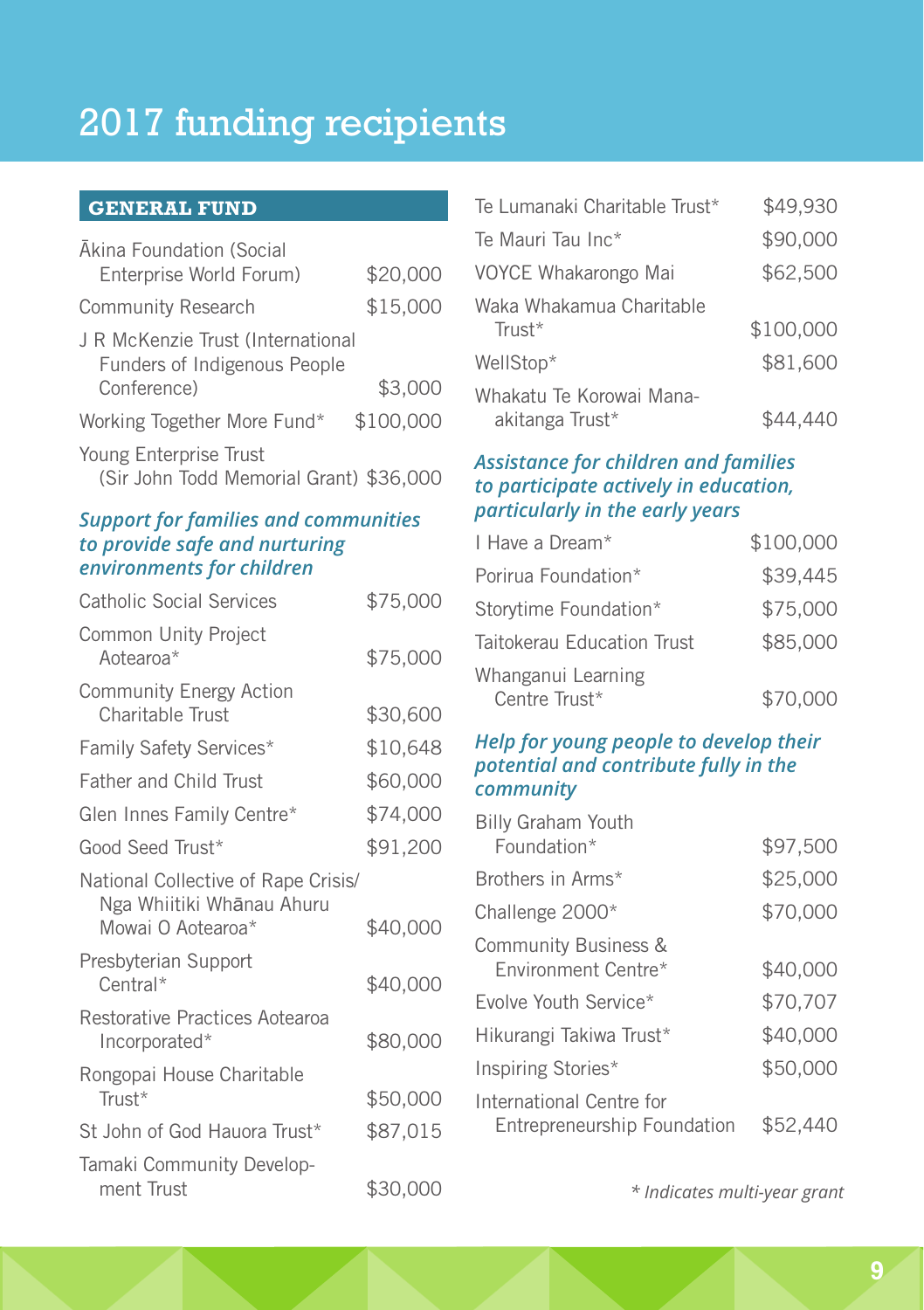## 2017 funding recipients

| Key To Life Charitable Trust.                                                | \$50,000 |
|------------------------------------------------------------------------------|----------|
| Māoriland Charitable Trust*                                                  | \$30,000 |
| <b>Mental Health Education</b><br>and Resource Centre                        | \$24,000 |
| Migrant Action Trust*                                                        | \$50,000 |
| NZ Ethnic Employment Education<br>and Youth Development<br>Charitable Trust* | \$57,400 |
| Partners Porirua Trust*                                                      | \$70,000 |
| RainbowYOUTH                                                                 | \$40,000 |
| Refugee Orientation Centre*                                                  | \$50,000 |
| Sistema New Zealand*                                                         | \$40,000 |
| Skylight Trust                                                               | \$76,975 |
| Te Karanga Charitable Trust                                                  | \$41,500 |
| Te Korowai Aroha o Aotearoa*                                                 | \$80,000 |
| Te Taitimu Trust*                                                            | \$40,000 |
| Te Tuinga Whānau Support<br>Services Trust*                                  | \$80,000 |
| Vaka Tautua Limited*                                                         | \$98,896 |
| Yes Disability Resource Centre<br>Trust*                                     | \$30,000 |
| Zeal Education Trust*                                                        | \$50,000 |

#### **PARTNERSHIP FUND**

#### *2017 Recipients (Year 1 of 5)*

| ChangeMakers Refugee Forum*          | \$75,000  |
|--------------------------------------|-----------|
| Multicultural New Zealand*           | \$75,000  |
| New Zealand Ethnic<br>Women's Trust* | \$50,000  |
| Shakti*                              | \$100,000 |

#### *2016 Recipients (Year 2 of 5)*

| Deaf Aotearoa*                                                | \$100,000 |
|---------------------------------------------------------------|-----------|
| Rising Foundation Trust*                                      | \$100,000 |
| Tuia Charitable Trust*                                        | \$100,000 |
| Youthquest New Zealand<br>Charitable Trust*                   | \$100,000 |
| 2015 Recipients (Year 3 of 5)                                 |           |
| Aviva*                                                        | \$100,000 |
| Presbyterian Support<br>East Coast - Tauawhi<br>Men's Centre* | \$100,000 |
| Waikato Women's Refuge<br>Te Whakaruruhau*                    | \$100,000 |
| 2014 Recipients (Year 4 of 5)                                 |           |
| Champion Centre*                                              | \$50,000  |
|                                                               |           |
| Disabled Persons Assembly*                                    | \$50,000  |
| Inclusive Education Action<br>Group (IEAG)*                   | \$50,000  |
| Parent to Parent New Zealand*                                 | \$50,000  |
| 2013 Recipients (Year 5 of 5)                                 |           |
| Henwood Trust*                                                | \$33,000  |
| JustSpeak*                                                    | \$33,000  |
| Pillars Incorporated*                                         | \$33,000  |

development \$56,932

*\* Indicates multi-year grant*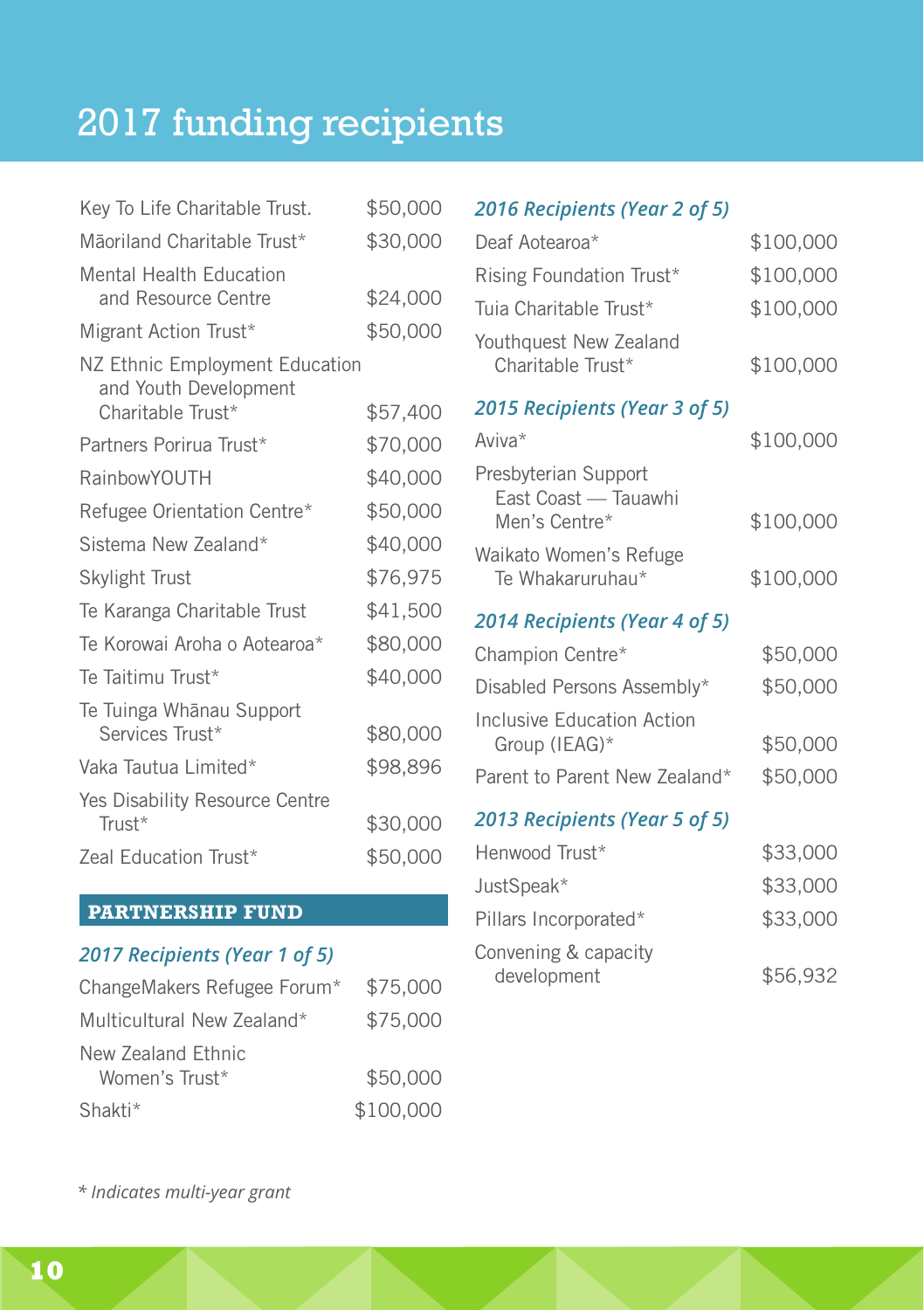### 2017 funding recipients

#### **SCHOLARSHIPS AND AWARDS**

#### *Todd Foundation Energy Research Scholarship:*

| Ruby-Jean Clark (Auckland,<br>Year 1 of $3$ <sup>*</sup> | \$25,000 |
|----------------------------------------------------------|----------|
| Nathan Lal (Waikato,<br>Year 2 of $3$ <sup>*</sup>       | \$25,000 |
| Kate McClean (Auckland,<br>Year 3 of $4$ <sup>*</sup>    | \$12,500 |
| Conference allowance                                     | \$3,000  |

#### *2017 Awards for Excellence (Universities):*

| Ross van der Wetering       |          |
|-----------------------------|----------|
| (Victoria)                  | \$4,000  |
| Tim van Ginkel (Canterbury) | \$9,600  |
| Aimee McKinnon (Lincoln)    | \$11,000 |
| Melissa Adam (Auckland)     | \$5,500  |
| Jacinda Aplin (Massey)      | \$10,500 |
| Tammy Waters (Victoria)     | \$4,000  |
| Shaun Ferguson (Otago)      | \$2,779  |
| Shalini Guleria (Waikato)   | \$3,000  |
| Lisa Craw (Otago)           | \$5,800  |
| Nichaela Harbison-Price     |          |
| (Otago)                     | \$5,354  |
| Shannon Hunter (Waikato)    | \$3,200  |
| Aisling Rayne (Canterbury)  | \$5,000  |
| Chantal Whitby (Otago)      | \$1,060  |

#### **SPECIAL FOCUS FUND**

#### *Youth Employment Initiative*

| Youth Inspire*                                      | \$150,000.00 |
|-----------------------------------------------------|--------------|
| Activate Tairawhiti*                                | \$148,400.00 |
| ToiEDA*                                             | \$150,000.00 |
| Capacity development<br>and programme<br>management | \$29,973.87  |

**2017 TOTAL FUNDING: \$5,040,395**

*\*Indicates multi-year grant*

*Please note that the General Fund, the Partnership Fund and the Special Focus Fund are now closed.*